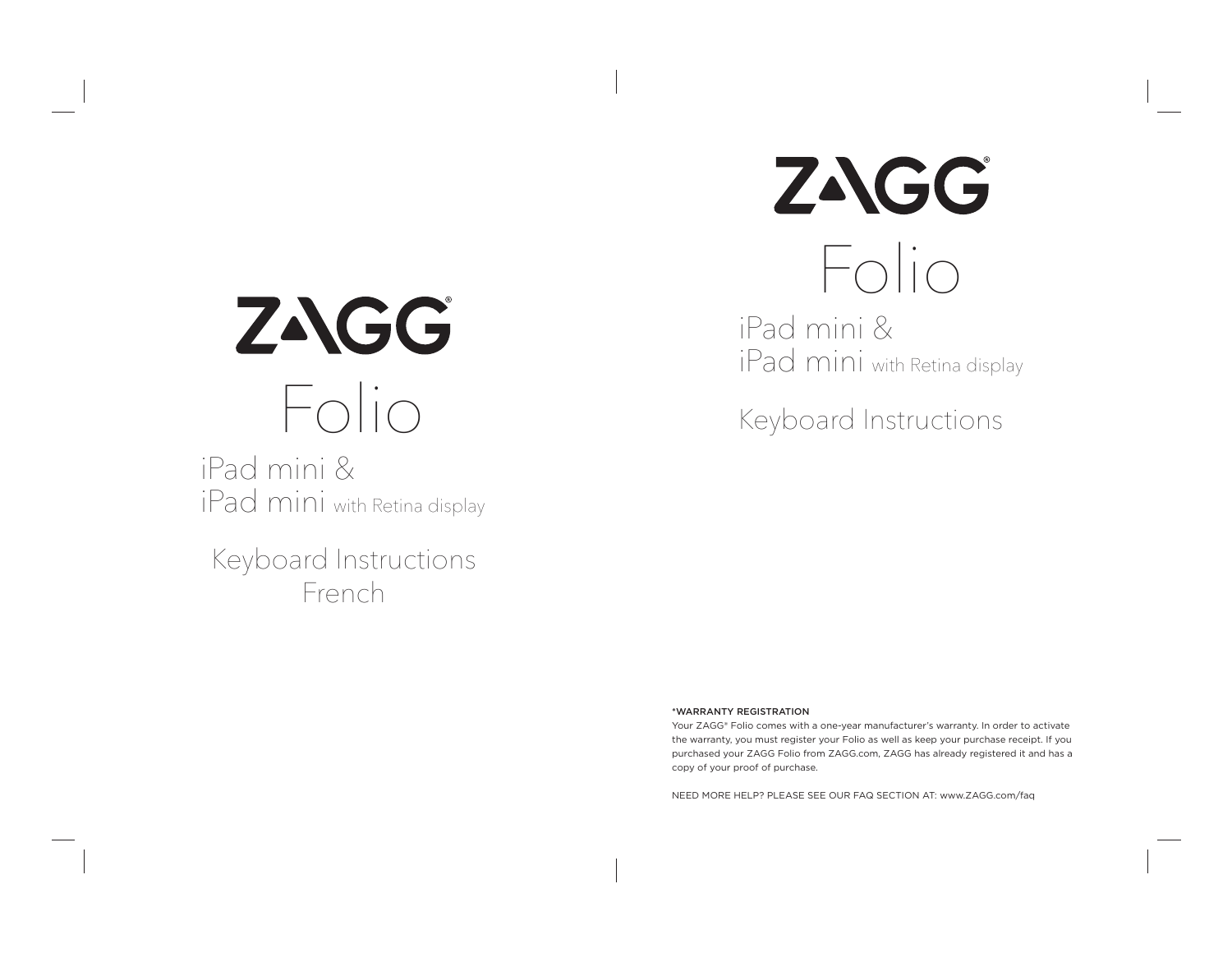# INSERTING/REMOVING YOUR iPad®

To insert your iPad mini® into the Folio, start with the Folio's keyboard facing you. Then, with your iPad in landscape mode and the volume control buttons facing out (the Home button is on your right) set the bottom half of your iPad in the Folio, making sure it is settled (you may need to apply light pressure to your iPad to ensure it is settled at the bottom).



When your iPad is secure in the Folio, you can close it, and cleverly placed magnets will activate your iPad's sleep/wake feature to help preserve battery life. Simply open your Folio to wake your iPad.

To easily remove your iPad, grasp the top of the Folio's cover in the middle and apply a light pressure to the back of your iPad. Grasp your iPad's exposed side and lift/pull away from the Folio.



BESOIN D'AIDE SUPPLÉMENTAIRE? VOIR NOTRE SECTION FAQ À L'ADRESSE : www.zagg.com/faq Pour joindre un représentant au service à la clientèle qualifié, veuillez utiliser l'une des options suivantes : ZAGG.com/support/contact.php | questions@zagg.com 1-800-700-ZAGG [9244] | 00-1-801-839-3906 pour les clients internationaux

Pour une protection anti-rayure inégalée pour votre iPad, nous vous recommandons invisibleSHIELD® de ZAGG.

© 2005 – 2014 ZAGG Inc Tous droits réservés.

EN ATTENTE DE BREVET | NASDAQ : ZAGG | FABRIQUÉ EN CHINE

iPad® et Apple® sont des marques déposées de Apple Inc.

ZAGG®, invisibleSHIELD®, et ZAGG Folio sont des marques ou des marques déposées de ZAGG Inc. Cet appareil est conforme à la section 15 des Règles de la FCC. Son fonctionnement est soumis aux deux conditions suivantes 1: Cet appareil ne doit pas provoquer d'interférences nuisibles, et 2: Cet appareil doit accepter toute interférence reçue, y compris les interférences pouvant provoquer un fonctionnement indésirable.

#### POWERING ON AND OFF

1

To turn your Folio on, switch the POWER button to the ON position. A red LED will illuminate briefly while the keyboard powers up. To turn your Folio off, simply switch the POWER button to the OFF position.

POWER BUTTO **POSITION** POSITION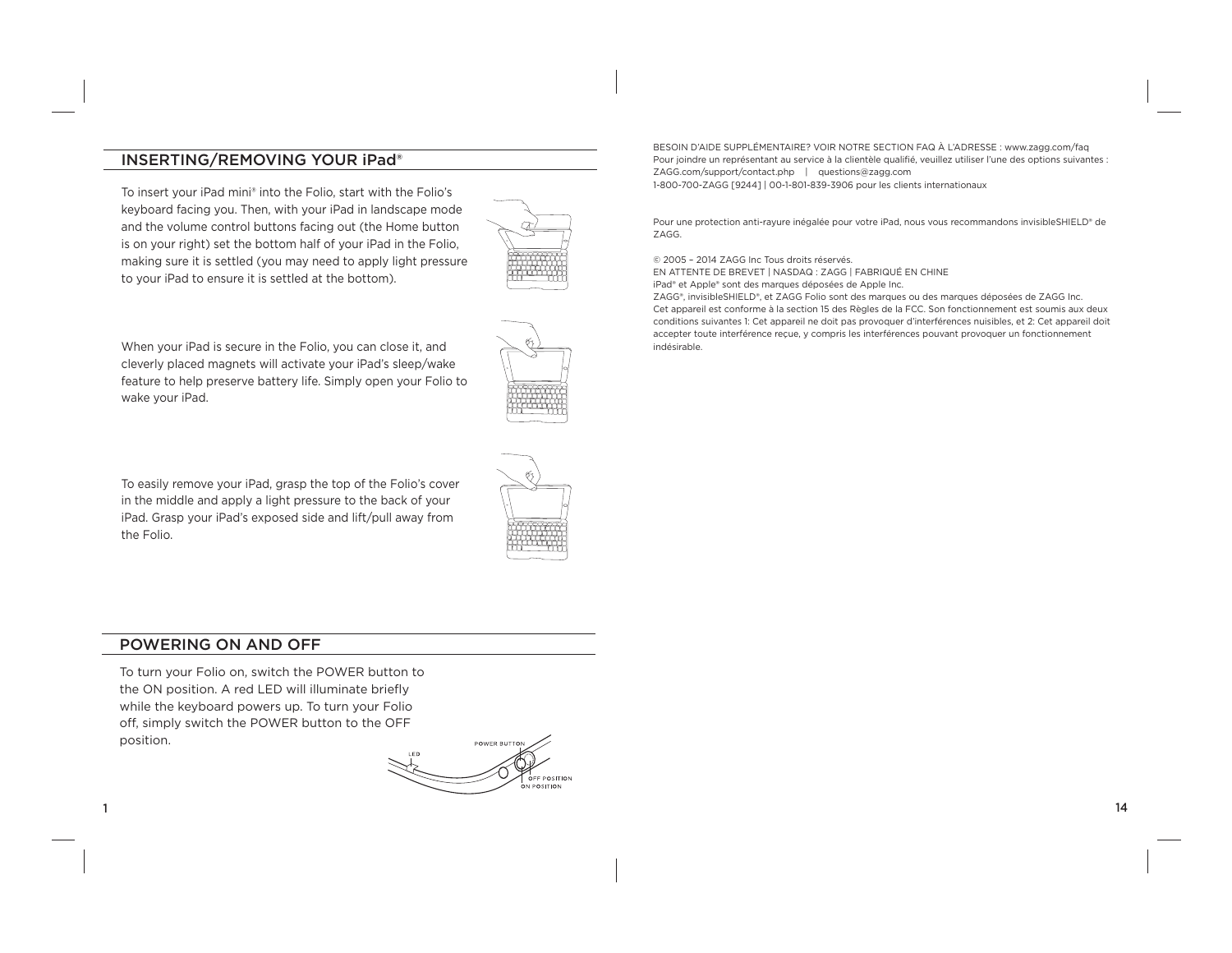**OPTIONS DE COULEUR DE RÉTROÉCLAIRAGE –** Maintenez le bouton de rétroéclairage et appuyez sur la flèche droite/symbole de changement de couleur pour choisir votre couleur de rétroéclairage préférée. Appuyez plusieurs fois pour faire défiler les couleurs disponibles. *REMARQUE: La fonction de rétroéclairage doit être activée afi n de sélectionner votre couleur préférée.* 

₩. **COMMAND + DELETE –** Avant de supprimer. Delete

### DÉPANNAGE

Si votre iPad ne répond pas à votre Folio, il peut y avoir une explication simple, comme une décharge de la batterie ou un échec du couplage. Veuillez utiliser les suggestions suivantes pour vous aider à résoudre votre situation. Si aucune des suggestions suivantes ne résout votre problème, veuillez contacter le Service à la Clientèle de ZAGG, et l'un de nos professionnels qualifiés sera heureux de vous aider.

- 1. Redémarrez votre iPad en maintenant le bouton Home et le bouton d'alimentation simultanément jusqu'à ce que l'ordinateur redémarre. Relâchez les boutons lorsque vous voyez le logo d'Apple®.
- 2. Mettez votre Folio hors tension et rallumez-le. Vous devriez voir le DEL <sup>s</sup>'allumer brièvement; si ce n'est pas le cas, chargez votre Folio.
- 3. Après la charge, allumez votre Folio. Si le DEL ne s'allume pas, et si votre clavier ne fonctionne pas correctement, veuillez contacter le Service à la Clientèle de ZAGG.
- 4. Oublier et re-coupler votre Folio. Sur votre iPad, sélectionnez : RÉGLAGES > BLUETOOTH > ON. Si vous voyez le "ZAGGkeys Folio" répertorié comme un périphérique disponible, appuyez sur la flèche à sa droite et faites en sorte que votre iPad oublie le périphérique.
- 5. Appuyez sur le bouton PAIR de votre Folio et vérifiez que le d'état DEL clignote en bleu.
- 6. Votre iPad devrait afficher "ZAGGkeys Folio" comme un périphérique disponible. Sélectionnez-le.
- 7. Si votre iPad vous donne un message d'erreur, répétez le processus de couplage.

# PAIRING YOUR ZAGG Folio

Pairing your Folio with your iPad is easy. It should only need to be paired once, using the following directions. If the connection between your iPad and Folio is ever lost, simply repeat these steps.

- 1. On your iPad select: SETTINGS > BLUETOOTH > ON.
- 2. Press the PAIR button on your Folio keyboard. A blue LED on the Caps Lock key will flash until your Folio and iPad are paired.



3. Your iPad will display "ZAGGkeys Folio" as an available device. Select this option to complete pairing.

#### CHARGING

Your Folio features a powerful lithium polymer battery that lasts for up to three months of normal use between charges\*. It comes with a charging cable you can use to charge your keyboard quickly and conveniently. To charge your Folio, follow these steps:

- 1. Plug the micro USB connector into the charging port.
- 2. Plug the regular USB connector into any 5V USB outlet.
- 3. A red LED near the charge port will illuminate to indicate your Folio is charging. Wait until this light turns off, indicating a full charge. It usually takes 2-4 hours to completely charge your Folio.
- 4. Remove the micro USB connector and enjoy your Folio for up to three months before you need to charge it again.

 *\*Normal use is approximately 2-3 hours of use per day without the backlit feature. Using the backlit feature will impact battery life and may require more frequent charging.* 



13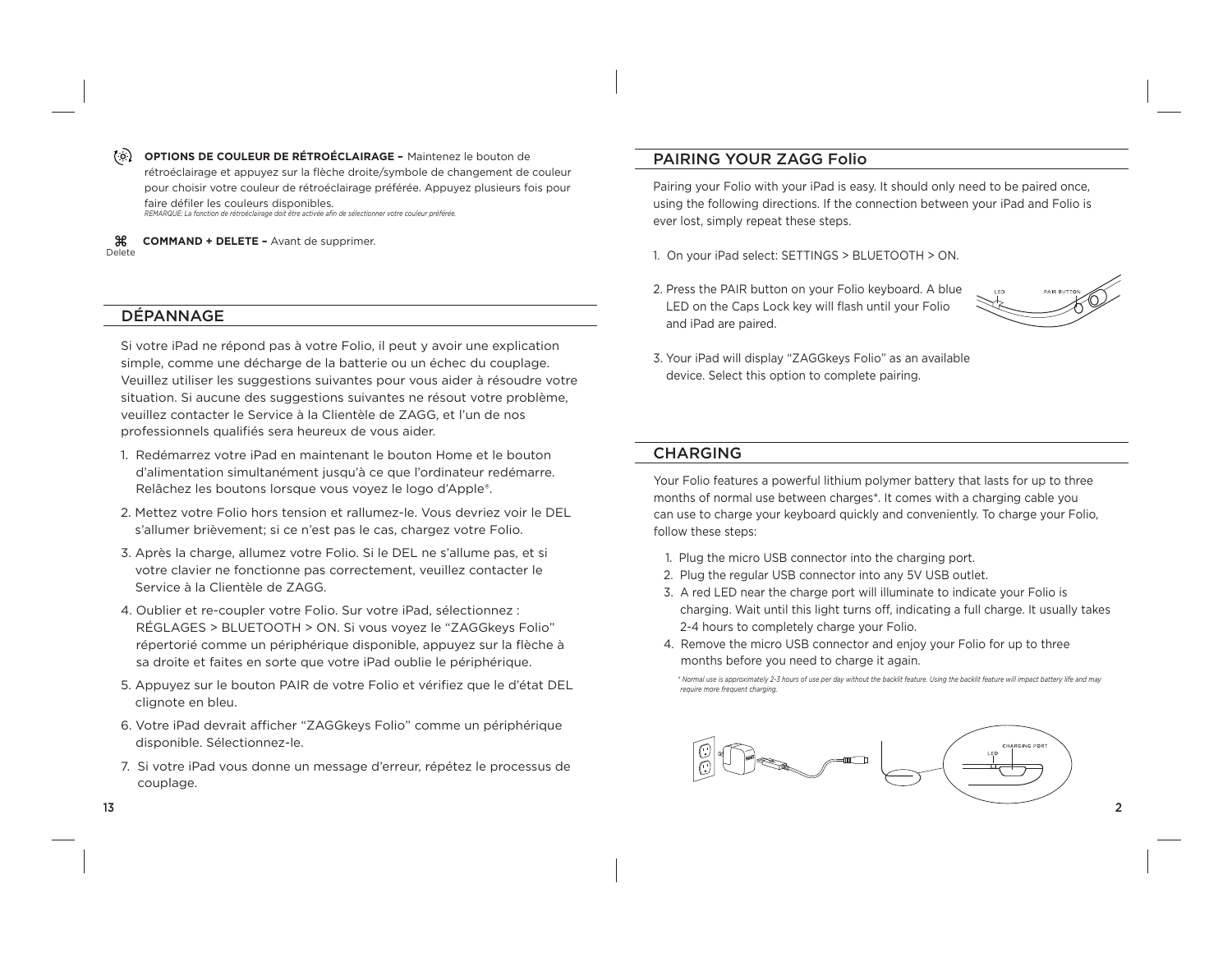# BATTERY LIFE

As mentioned, the Folio features a powerful, rechargeable battery that lasts up to three months between charges. To check your Folio's remaining battery power, press the battery key. The LED indicator will flash one of three ways.

- 1. Three green flashes indicate 50% or more battery life remaining.
- 2. Three yellow flashes indicate between 25%-49% battery life remaining.
- 3. Three red flashes indicate less than 25% battery life remaining. When your Folio reaches critical battery level, the red light will flash once every five minutes.

To help preserve battery life, your Folio will enter sleep mode if left on and not used for several minutes. To awaken your Folio, press any key. The Folio's battery has no memory and may be charged whenever you wish. For optimal battery life, turn your Folio off when not in use for a prolonged time.

# SPECIAL FUNCTION KEYS

Your Folio keyboard has been designed with the following special function keys to give you more control of your iPad mini:

- **HOME -** Displays your iPad's home screen.
- **LOCK –** Activates and deactivates your iPad's sleep mode.
- **UNDO –** Undoes your last keystroke.
- **REDO –** Repeats your last keystroke.
- **KEYBOARD HIDE/SHOW –** Hides or shows your iPad's on-screen keyboard.
- ŧ. **COPY –** Copies selected text to your clipboard.
- **PASTE –** Pastes clipboard content in your selected field.
- $\blacktriangleleft$ **PREVIOUS TRACK –** Skips to the previous track on your selected playlist.
- **PLAY/PAUSE –** Starts or stops your current playlist.
- ÞÞ. **NEXT TRACK –** Skips to the next track on your current playlist.
- ٠ **MUTE –** Mutes your iPad's audio.
- **MUTE –** Désactive le son de votre iPad.
- **VOLUME DOWN –** Diminue le volume de votre iPad.
- $\blacktriangleleft$  )) **VOLUME UP –** Augmente le volume de votre iPad.

# LA TOUCHE FONCTION (fn)

La touche fn exploite toutes les fonctions clés énumérées ci-dessous. Pour activer ces fonctions, maintenez la touche fn enfoncée et appuyez sur la touche souhaitée. Pour les touches avec deux symboles de fonction, la touche fn exploite le symbole du bas. Maintenir la touche SHIFT enfoncée et la touche fn simultanément exploite le symbole du haut.



- **FN + CAPS** Active la fonction Verrouillage des Majuscules. Lorsque le Verrouillage des Majuscules est activé, un témoin bleu restera allumé jusqu'à ce que le verrouillage soit éteint. Pour désactiver le Verrouillage des Majuscules, maintenez simplement la touche fn et appuyez une nouvelle fois sur CAPS.
- $\oplus$ **FN + SYMBOLE WORLD –** Bascule entre les claviers internationaux (lors de l'activation dans les réglages de votre iPad).
- Й **FN + SYMBOLE BATTERY –** Indique la charge restante de la batterie.
- $-6-$ **FN + RÉTROÉCLAIRAGE ON –** Active la fonction rétroéclairage de votre Folio. Appuyez une fois sur cette touche pour activer le rétroéclairage à son réglage le plus bas; appuyez deux fois pour éclairer davantage, et appuyez trois fois pour activer le réglage le plus brillant.
- ٠ö٠ **FN + RÉTROÉCLAIRAGE OFF -** Assombrit le rétroéclairage en fonction de la luminosité sélectionnée jusqu'à ce qu'il soit éteint. Par exemple, si votre éclairage est réglé sur le paramètre le plus brillant, vous devez appuyer une fois sur cette touche pour baisser le niveau de l'éclairage, deux fois pour obtenir l'éclairage le plus bas, et trois fois pour éteindre le rétroéclairage.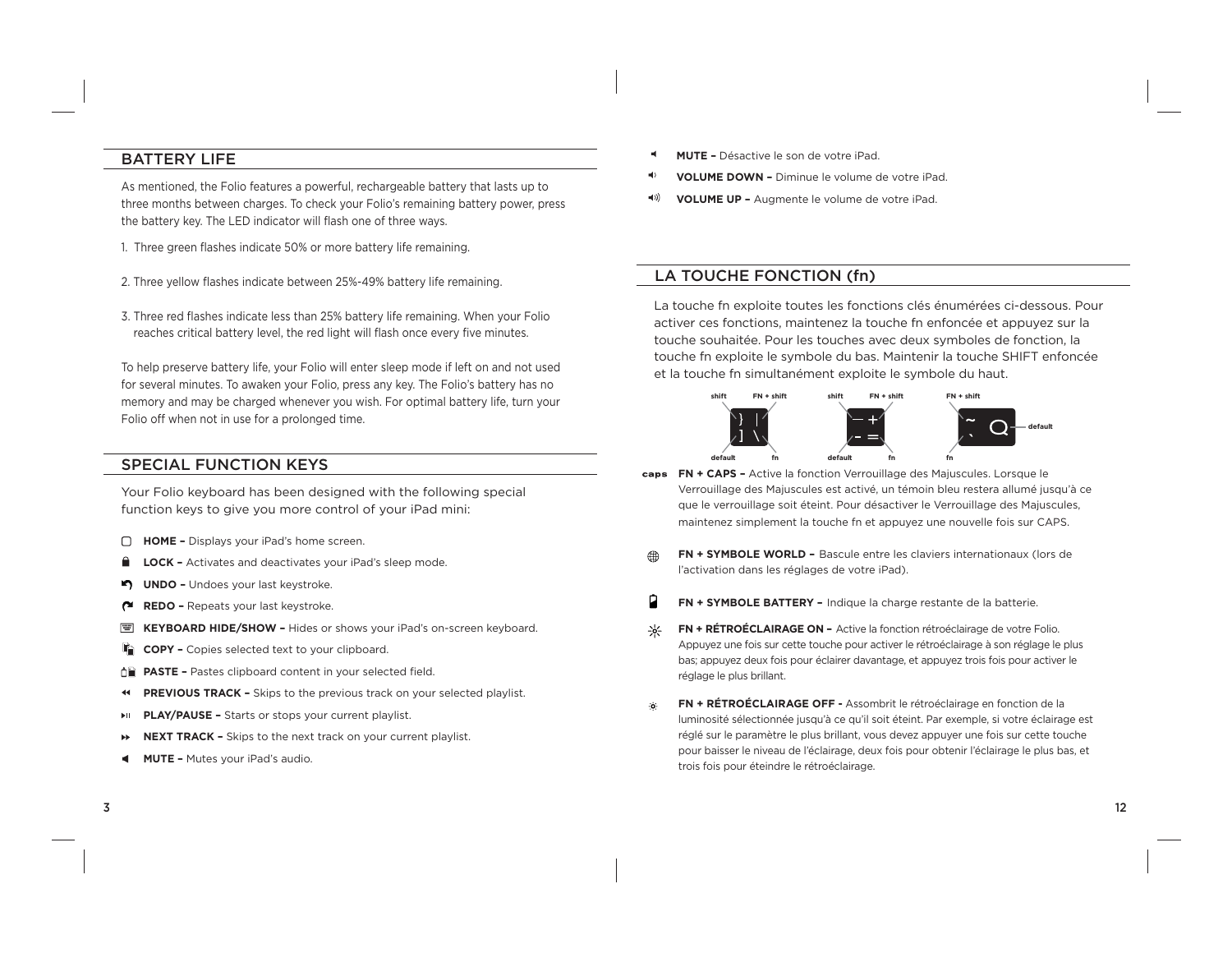# AUTONOMIE DE LA BATTERIE

Comme mentionné, le Folio dispose d'une batterie rechargeable puissante, qui dure jusqu'à trois mois entre les charges. Pour vérifier la puissance restante de la batterie de votre Folio, touche de la batterie. Le DEL clignotera de l'une des trois façons suivantes.

- 1. Trois clignotements verts indiquent une autonomie restante de la batterie entre 100% et 51%.
- 2. Trois clignotements jaunes indiquent une autonomie restante de la batterie entre 50% et 25%.
- 3. Trois clignotement rouge indique une autonomie restante de la batterie de 24% ou moins.

Pour aider à préserver la durée de vie de la batterie, votre Folio passera en mode veille <sup>s</sup>'il est resté allumé et n'a pas été utilisé pendant plusieurs minutes. Pour réveiller votre Folio, il vous suffit d'appuyer sur n'importe quelle touche. La batterie du Folio n'a pas de mémoire, et peut donc être chargée chaque fois que vous le souhaitez. Pour une durée de vie optimale de la batterie, nous recommandons d'éteindre votre Folio lorsqu'il reste inutilisé pendant une période prolongée.

# TOUCHES DE FONCTION SPÉCIALES

Votre Folio de clavier a été conçu avec les touches de fonctions spéciales suivantes pour vous donner plus de contrôle sur votre iPad:

- □ HOME Affiche l'écran d'accueil de votre iPad.
- **LOCK –** Active et désactive le mode veille de l'iPad.
- Φ **MIC –** Active Siri à partir de votre clavier.
- **KEYBOARD HIDE/SHOW –** Masque ou affiche le clavier à l'écran de votre iPad.
- ÷. **COPY –** Copie le texte sélectionné dans le presse-papiers.
- 血管 **PASTE –** Colle le contenu du presse-papiers dans le champ sélectionné.
- **PREVIOUS TRACK –** Passe à la piste précédente sur votre liste de lecture actuelle.
- **PLAY/PAUSE –** Démarre ou met en pause votre liste de lecture actuelle.
- **NEXT TRACK –** Passe à la piste suivante sur votre liste de lecture actuelle.
- $\blacklozenge$ **VOLUME DOWN –** Decreases your iPad's volume.
- $\blacktriangleleft$ 1)) **VOLUME UP –** Increases your iPad's volume.

### THE FUNCTION (fn) KEY

The fn key operates all key functions listed below. To activate these functions, hold the fn key down and press the desired key. For keys with two function symbols, the fn key operates the bottom symbol. Holding SHIFT and the fn key simultaneously operates the upper symbol.



- **FN + CAPS –** Activates the Caps Lock feature. When Caps Lock is on a blue indicator light will remain lit until it is turned off. To turn Caps Lock off, simply hold the fn key and press CAPS again.
- ⊕ **FN + World Symbol –** Toggles between international keyboards (when activated in your iPad's settings).
- **FN + Battery Symbol –** Indicates remaining battery life.
- ⊰∝ **FN + Backlight On –** Activates your Folio's backlight feature. Pressing this key once will turn on the backlights at their dimmest setting, pressing it twice will brighten the lights, and pressing it three times will brighten them to their brightest setting. *NOTE: The backlights will automatically turn off after a couple seconds if not being used. Begin typing again to activate them.*
- **FN + Backlight Off –** Dims the backlights according to their selected brightness ۰ö. until they turn off. For example, if your lights are at their brightest setting, you would press this button once to dim the lights, twice to set them at their dimmest setting, and three times to turn the backlights off.

11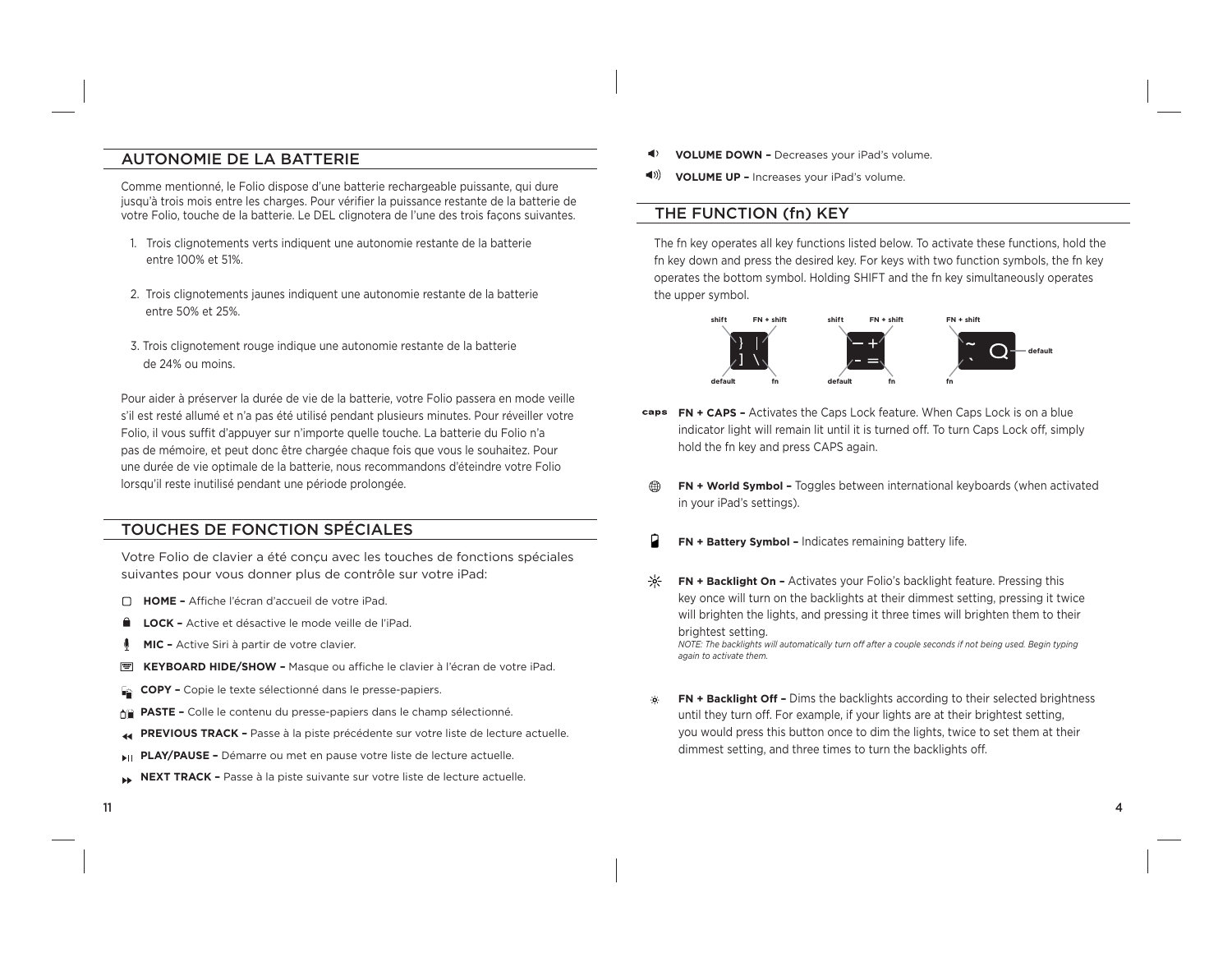**FN + Backlight Color Palette –** Press to select your preferred backlight color. Press repeatedly to cycle through available colors. *NOTE: The backlight feature must be turned on in order for the palette to work.*

ၼ **COMMAND + DELETE –** Forward delete. Delete

### TROUBLESHOOTING

If your iPad does not respond to your Folio there may be a simple explanation such as a dead battery or an unsuccessful pairing. Please use the following to help troubleshoot your situation. If none of the following solve your issue, then please contact ZAGG Customer Service and one of our trained professionals will be happy to assist you.

- 1. Restart your iPad by holding down the home and power button until the Apple® logo appears on the screen.
- 2. Turn your Folio off and back on. You should see the LED illuminate briefly, if not, charge your Folio.
- 3. After charging, turn your Folio on. If the LED does not illuminate, and your keyboard doesn't operate correctly, please contact ZAGG's customer service.
- 4. Forget and re-pair your Folio. On your iPad, select: SETTINGS > BLUETOOTH > ON. If you see "ZAGGkeys Folio" listed as an available device, touch the arrow to the right of it and choose to have your iPad forget the device.
- 5. Push the PAIR button on your Folio and watch for the LED to flash blue.
- 6. Your iPad should display "ZAGGkeys Folio" as an available device. Select it.
- 7. If your iPad gives you an error message, repeat the pairing process.

# COUPLAGE DE VOTRE ZAGG Folio

Coupler votre Folio avec votre iPad est facile. Il ne doit être couplé qu'une fois, à l'aide des instructions suivantes. Si jamais la connexion entre votre iPad et votre Folio est perdue, il suffit de répéter ces étapes.

- 1. Sur votre iPad, sélectionnez : PARAMÈTRES > BLUETOOTH > ON.
- 2. Appuyez sur le bouton PAIR sur votre clavier Folio. Un DEL bleu sur la touche de verrouillage des majuscules clignotera jusqu'à ce que votre Folio et votre iPad soient couplés.



3. Votre iPad affichera « ZAGGkeys Folio » comme un périphérique disponible. Sélectionnez cette option pour terminer le couplage.

#### CHARGEMENT

Votre Folio dispose d'une puissante batterie lithium polymère qui dure jusqu'à trois mois en utilisation normale entre les charges\*. Il est livré avec un câble de chargement que vous pouvez utiliser pour charger votre clavier rapidement et facilement. Pour charger votre Folio, il vous suffit de suivre ces étapes :

- 1. Branchez le connecteur micro USB dans le port de charge.
- 2. Branchez le connecteur USB régulier dans n'importe quelle prise 5V USB.
- 3. Un DEL rouge situé près du port de charge s'allumera pour indiquer que le Folio est en cours de charge. Attendez que ce voyant s'éteigne, indiquant une charge complète. Une recharge complète de votre Folio prendra habituellement entre deux et quatre heures.
- 4. Retirez le connecteur micro USB et profitez de votre Folio pendant trois mois avant que vous n'ayez besoin de le recharger\*.

 *\*L'utilisation normale est d'environ deux à trois heures d'utilisation par jour sans la fonction de rétroéclairage. L'utilisation de la fonction de*  rétroéclairage va affecter la durée de vie de la batterie et peut nécessiter des charges plus fréquentes



5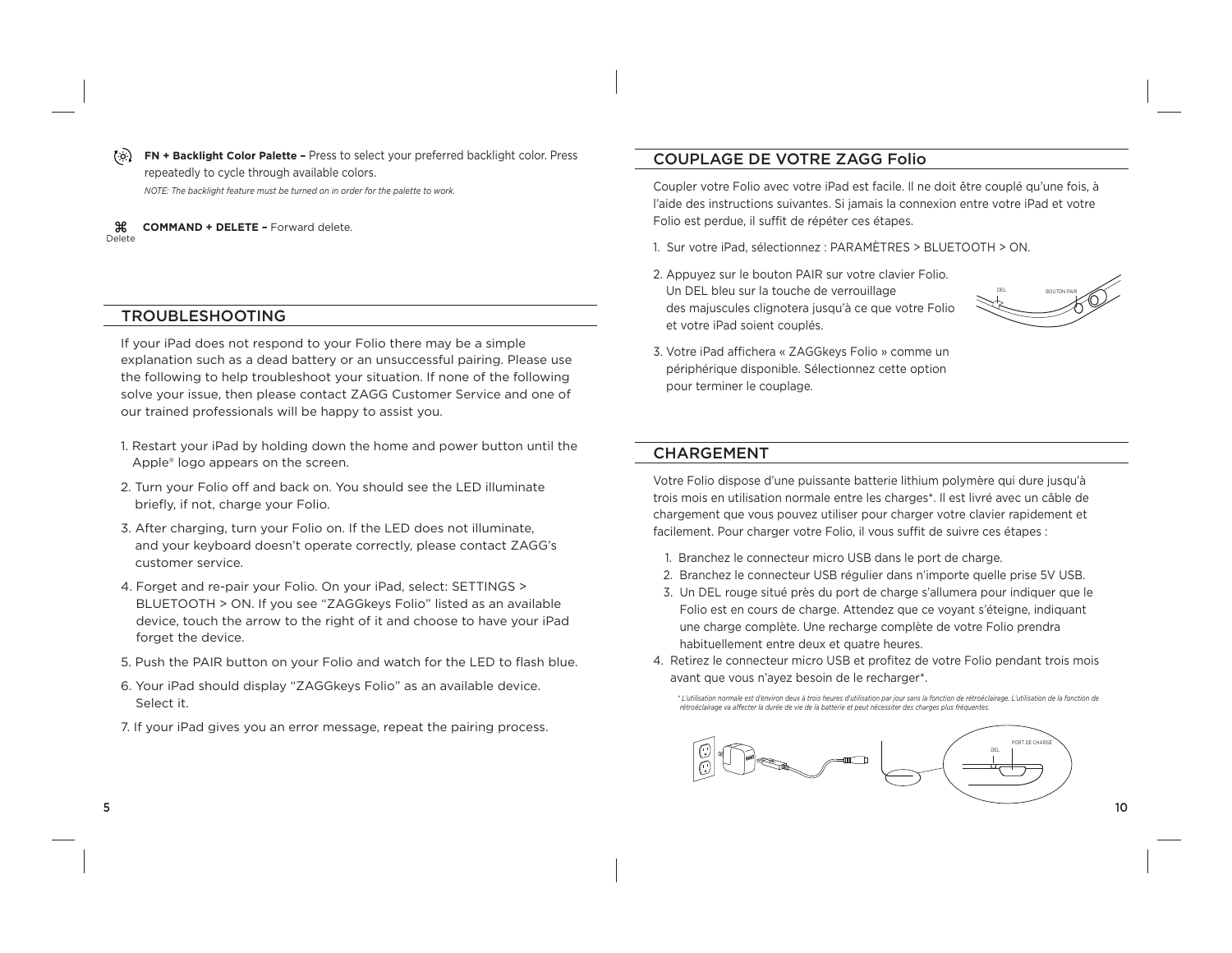# INSÉRER/RETIRER VOTRE IPAD®

Pour insérer votre iPad mini® dans le Folio, placez le clavier Folio face à vous. Ensuite, avec votre iPad en mode paysage et les boutons de contrôle du volume vers l'extérieur (la touche Home est sur votre droite), insérez la moitié inférieure de votre iPad dans le couvercle, en veillant à ce qu'il soit bien inséré (vous devrez peut-être appliquer une légère pression sur votre iPad pour vous assurer qu'il est placé correctement dans le bas du couvercle). Ensuite, enclenchez la moitié supérieure dans le couvercle. Vérifiez tous les coins pour vous assurer qu'ils sont correctement positionnés.



Lorsque votre iPad mini est sécurisé dans le Folio, vous pouvez le fermer et les aimants judicieusement placés vont activer les modes veille/réveil de votre iPad pour préserver la durée de vie de votre batterie. Il vous suffit d'ouvrir votre Folio pour réveiller votre iPad.

Pour retirer facilement votre iPad mini, saisissez la partie supérieure centrale du couvercle Folio et appliquez une légère pression à l'arrière de votre iPad. Saisissez votre iPad du côté exposé, et soulevez-le en l'éloignant du Folio.

# MISE SOUS TENSION ET HORS TENSION

Pour activer votre Folio, mettez le bouton POWER sur la position ON. Un DEL vert sur la touche de la batterie s'allume brièvement lorsque le clavier démarre. Pour désactiver votre Folio, mettez le bouton POWER sur la position OFF.

DELBOUTON POWERPOSITION OFFPOSITION ON

For more help please see our FAQ section at: www.zagg.com/faq To reach a trained customer service representative, please use one of the following:

ZAGG.com/support/contact.php | questions@zagg.com

1-800-700-ZAGG [9244] | 00-1-801-839-3906 for international customers

For unparalleled scratch protection for your iPad, we recommend ZAGG's invisibleSHIELD®.

©2005 - 2014 ZAGG Inc All Rights Reserved.

PATENT PENDING | NASDAQ: ZAGG | MADE IN CHINA

iPad® and Apple® are registered trademarks of Apple Inc.

ZAGG®, invisibleSHIELD®, and ZAGG Folio are trademarks or registered trademarks of ZAGG Inc.

This device complies with part 15 of the FCC rules. Operation is subject to the following two conditions:

1: This device may not cause harmful interference, and

2: This device must accept any interference received, including interference that may cause undesired operation.